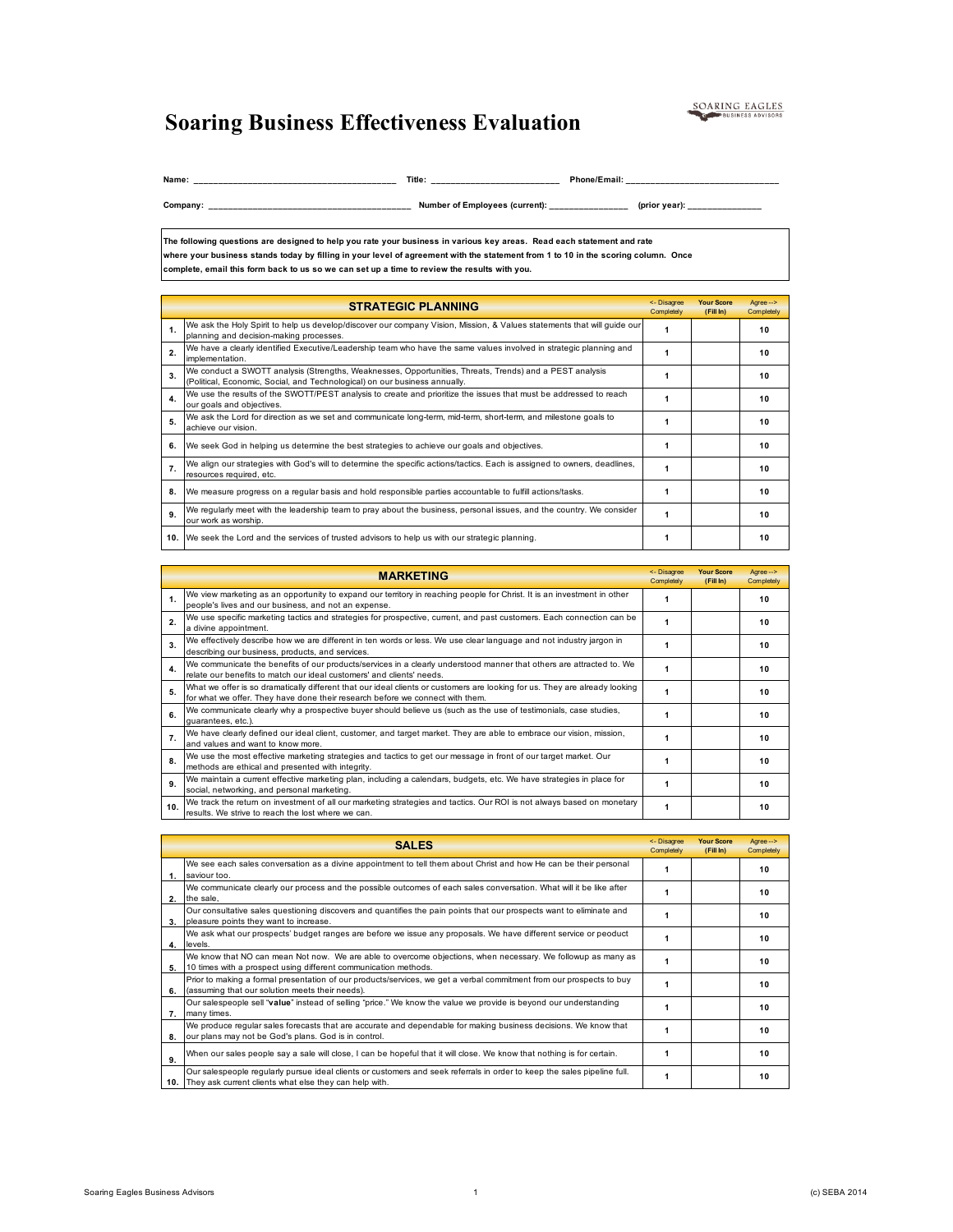## **Business Effectiveness Evaluation**



|                  | <b>CUSTOMER SERVICE</b>                                                                                                                                                                                        | <- Disagree<br>Completely | <b>Your Score</b><br>(Fill In) | Agree --><br>Completely |
|------------------|----------------------------------------------------------------------------------------------------------------------------------------------------------------------------------------------------------------|---------------------------|--------------------------------|-------------------------|
| $\mathbf{1}$     | We deliver (produce) our products/services on time or over deliver and follow the promises made by the sales or service<br>teams. We go the extra mile.                                                        |                           |                                | 10                      |
| $\overline{ }$   | Our customer service always meets or exceeds our customers' expectations. We value our clients and customers as<br>they are made in the image of God, just like us.                                            |                           |                                | 10                      |
| 3.               | We have a consistent, repeatable process for delivering great customer service. We know that all customer interactions<br>are a reflection of our commitment to be different than the world.                   |                           |                                | 10                      |
| $\mathbf{4}$     | Our offices/facilities are always maintained in a condition that reflect our commitment to letting our light shine in this<br>world. We don't hide it under a bushel.                                          |                           |                                | 10                      |
| 5.               | Our employees share our company core values, mission, and purpose. They are engaged and responsive to customer<br>concerns. They maintain a professional appearance and demeanor.                              | 1                         |                                | 10                      |
| 6                | We consistently deliver on time, and in instances where we are not on time, we notify our customers immediately. We<br>want loyal customers and clients.                                                       |                           |                                | 10                      |
| $\overline{7}$ . | We quickly resolve customer dissatisfaction. We want satisfied customers and clients. We value each one. We ask for<br>forgiveness and don't make excuses.                                                     |                           |                                | 10                      |
| 8.               | We have a formal customer or client appreciation program designed to enhance our customers' or clients' experience<br>with us.                                                                                 |                           |                                | 10                      |
| <b>g</b>         | We survey our customers regularly to determine how we are performing. We ask what other products or services they<br>are looking for. If we don't have what they need, we will refer them to someone who does. | 1                         |                                | 10                      |
| 10.              | Based on our customers' or clients' feedback, we consistently assess and improve our systems and products/services<br>to better meet their needs. We value their input.                                        | 1                         |                                | 10                      |

|                  | <b>HUMAN RESOURCES</b>                                                                                                                                                                                                   | <- Disagree<br>Completely | <b>Your Score</b><br>(Fill In) | Agree --><br>Completely |
|------------------|--------------------------------------------------------------------------------------------------------------------------------------------------------------------------------------------------------------------------|---------------------------|--------------------------------|-------------------------|
|                  | 1. We are "slow to hire and quick to fire." We diligently select people who connect with our business mission and values.                                                                                                | 1                         |                                | 10                      |
| 2.               | We use an effective and formalized hiring system. Our hiring system includes concise information on our business<br>culture. We review our hiring process frequently.                                                    | 1                         |                                | 10                      |
| 3.               | All employees read, understand and sign off on our policies and procedures as stated in our Employee Manual. Our<br>Employee manual states our vision, mission, and values.                                              | 1                         |                                | 10                      |
| 4.               | We perform periodic (at least annuallly) audits of our Employee Manual to ensure compliance with labor laws.                                                                                                             |                           |                                | 10                      |
| 5.               | We have clear written job descriptions for every position within the company. Each employee signs a statement of<br>agreement with the job description and Employee Manual.                                              | 1                         |                                | 10                      |
| 6.               | New hires are effectively trained in a systemized process and all staff members are provided with ongoing training and<br>cross-training. New hires are exposed to other areas of the business to develop collaboration. | 1                         |                                | 10                      |
| $\overline{7}$ . | We provide timely feedback to employees on their performance, and conduct formal evaluations on a regular basis. We<br>encourage team members to meet regularly (individually and as a team) with their supervisor.      | 1                         |                                | 10                      |
| 8.               | We conduct regularly scheduled staff meetings that are highly effective. We include staff in celebrating the business<br>success and addressing any failures quickly.                                                    | 1                         |                                | 10                      |
| 9.               | Our employees are highly motivated and love coming to work. We help them to be engaged with the business by<br>spending time asking them open-ended questions with curiosity.                                            | 1                         |                                | 10                      |
| 10.              | We are confident that our benefits and compensation plans are competitive. We routinely evaluate how we compare to<br>our competitors. We ask our employess why they stay at our company.                                | 1                         |                                | 10                      |

|                  | <b>BUSINESS SYSTEMS</b>                                                                                                                                                                                                           | <- Disagree<br>Completely | <b>Your Score</b><br>(Fill In) | Agree--><br>Completely |
|------------------|-----------------------------------------------------------------------------------------------------------------------------------------------------------------------------------------------------------------------------------|---------------------------|--------------------------------|------------------------|
| 1                | As the owner of the business, I fully understand that my primary role is to ensure that the business is run by effective<br>systems (step-by-step processes). We regularly evaluate how we can improve our systems and processes. |                           |                                | 10                     |
| 2.               | All of the functions necessary to successfully run our company have been clearly identified and documented in our<br>company operations manual.                                                                                   |                           |                                | 10                     |
| 3.               | All documented functions are assigned to departments and/or groups within the company. Not one single person is<br>responsible for a function so that we can continue on when someone leaves the business.                        |                           |                                | 10                     |
| 4.               | Employee roles and responsibilities that support the business functions are clearly defined and followed. We review any<br>changes that need to be made as the business grows and changes.                                        |                           |                                | 10                     |
| 5.               | We regularly consider viable outsourcing options if they reduce expenses and increase efficiencies. We know that at<br>times an outsourced option can be more experienced in a specific area of our business.                     |                           |                                | 10                     |
| 6.               | All systems are fully implemented and followed and any exceptions are immediately addressed. We follow a<br>documented quality assurance methodology before any changes to our systems are implemented.                           |                           |                                | 10                     |
| $\overline{7}$ . | We use up-to-date current technology solutions and ensure that all of our systems are compatible. We are not always<br>the first one to implement a new solution.                                                                 |                           |                                | 10                     |
| 8.               | We regularly review our systems to ensure they are as efficient and effective as practical in delivering the desired<br>outcome. We have a documented and effective security solution in all of our systems.                      |                           |                                | 10                     |
| 9.               | I'm confident that my employees would know what to do if the leadership team or I were not present for an extended<br>period of time. I am confident that the business can run without me.                                        |                           |                                | 10                     |
| 10.              | We periodically survey our employees, customers, and suppliers to discover opportunities to improve our systems. We<br>periodically assess our suppliers for on time delivery and responsiveness to our requests.                 | 1                         |                                | 10                     |

|    | <b>EXIT / SUCCESSION PLANNING</b>                                                                                                                                                                                         | <- Disagree<br>Completely | <b>Your Score</b><br>(Fill In) | Agree --><br>Completely |
|----|---------------------------------------------------------------------------------------------------------------------------------------------------------------------------------------------------------------------------|---------------------------|--------------------------------|-------------------------|
|    | The vision for my business includes a documented exit or succession strategy. I have shared this with my leadership<br>team so they know how the business will continue on without me.                                    |                           |                                | 10                      |
|    | I have a clear picture of where my company will be in three, five, and ten years from now. I review this picture<br>periodically (at least annually, perferably every 90-180 days).                                       |                           |                                | 10                      |
| 3. | I have an exit or succession plan that considers my family members, leadership team, and key employees. Everyone in<br>the company knows that I think of them as a family.                                                |                           |                                | 10                      |
| 4. | I have developed a concise strategic plan for my business that supports my exit or succession plan. I seek God's<br>wisdom in planning so that my plan and His plan are congruent.                                        |                           |                                | 10                      |
| 5. | I have a strong sense of the market value of my business based on at least one of the normally accepted practices for<br>business valuations. I seek to increase the value by making the business less about me.          |                           |                                | 10                      |
| 6. | If an outside buyer wanted to purchase my company today, I would get the maximum value for it. If someone inside the<br>business wanted to purchase it and I know they value the business, I will be open to negotiation. |                           |                                | 10                      |